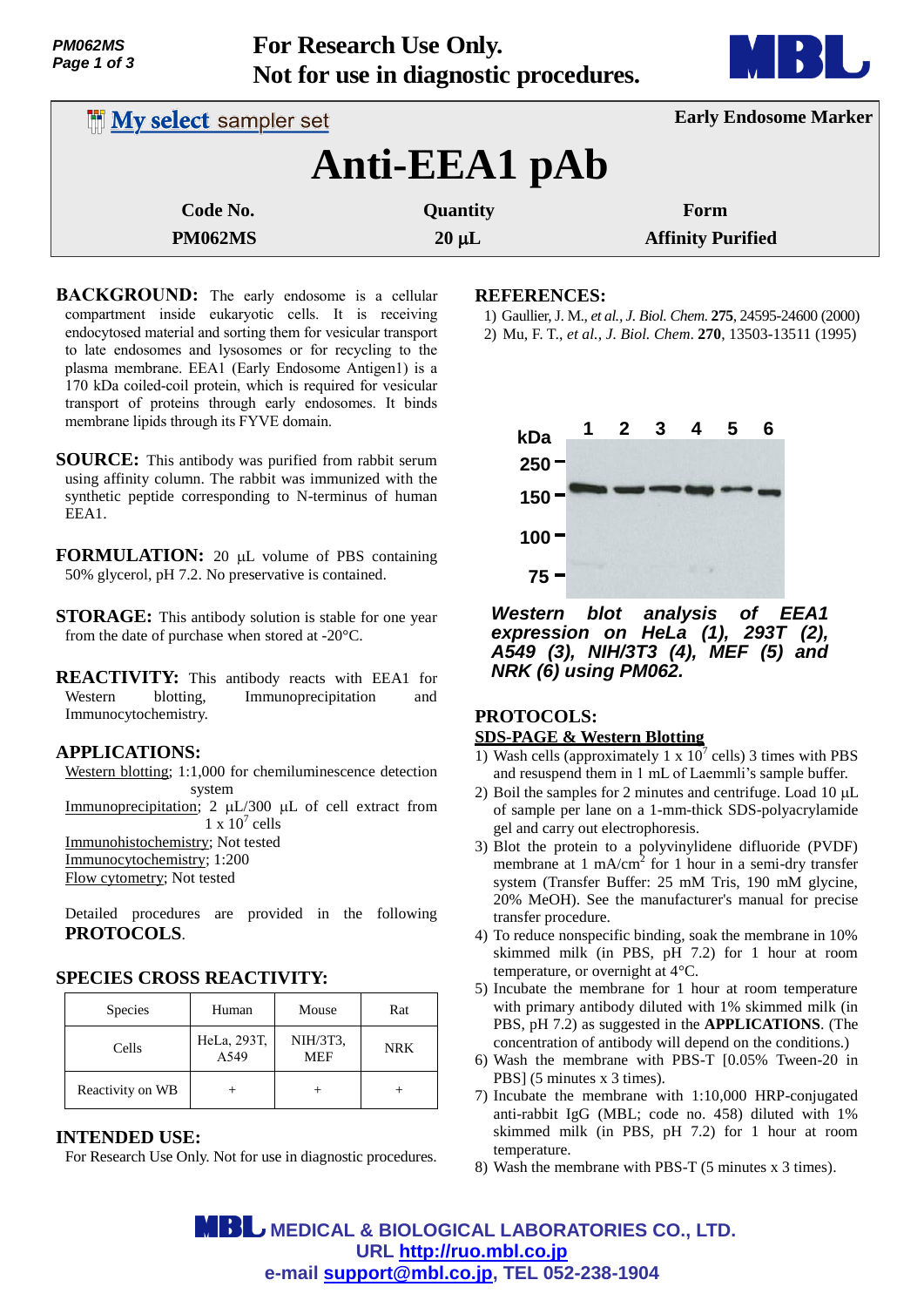- 9) Wipe excess buffer off the membrane, and incubate membrane with an appropriate chemiluminescence reagent for 1 minute.
- 10) Remove extra reagent from the membrane by dabbing with a paper towel, and seal it in plastic wrap.
- 11) Expose the membrane onto an X-ray film in a dark room for 3 minutes. Develop the film under usual settings. The conditions for exposure and development may vary.

(Positive controls for Western blotting; HeLa, 293T, A549, NIH/3T3, MEF, NRK)



*Immunoprecipitation of EEA1 from HeLa with normal rabbit IgG (1) or PM062 (2). After immunoprecipitated with the antibody, immunocomplex was resolved on SDS-PAGE and immunoblotted with PM062.*

#### **Immunoprecipitation**

- 1) Wash cells (approximately 1 x  $10<sup>7</sup>$  cells) 3 times with PBS and resuspend them in 1 mL of cold Lysis buffer (50 mM Tris-HCl pH 7.5, 150 mM NaCl, 0.05% NP-40)<br>containing protease inhibitors at appropriate containing protease inhibitors at appropriate concentrations. Incubate it at 4°C with rotating for 30 minutes; thereafter, briefly sonicate the mixture (up to 10 seconds).
- 2) Centrifuge the tube at 12,000 x g for 10 minutes at  $4^{\circ}$ C and transfer the supernatant to another tube.
- 3) Add primary antibody as suggested in the **APPLICATIONS** into 300 µL of the supernatant. Mix well and incubate with gentle agitation for 30-120 minutes at  $4^{\circ}$ C. Add 20 µL of 50% protein A agarose beads resuspended in the cold Lysis buffer. Mix well and incubate with gentle agitation for 60 minutes at 4°C.
- 4) Wash the beads 3-5 times with the cold Lysis buffer (centrifuge the tube at 2,500 x g for 10 seconds).
- 5) Resuspend the beads in 20  $\mu$ L of Laemmli's sample buffer, boil for 3-5 minutes, and centrifuge for 5 minutes. Use 10 L/lane for the SDS-PAGE analysis.

#### (See **SDS-PAGE & Western blotting**.)

(Positive control for Immunoprecipitation; HeLa)



*Immunocytochemical detection of EEA1 in A549 with PM062. Green: anti-EEA1 Blue: DAPI* 

#### **Immunocytochemistry**

- 1) Culture the cells in the appropriate condition on a glass slide. (for example, spread  $1 \times 10^4$  cells for one slide, then incubate in a  $CO<sub>2</sub>$  incubator for one night.)
- 2) Wash the glass slide 2 times with PBS.
- 3) Fix the cells by immersing the slide in PBS containing 4% paraformaldehyde for 10 minutes at room temperature.
- 4) Wash the glass slide 3 times with PBS.
- 5) Immerse the slide in PBS containing 0.2% Triton X-100 for 10 minutes at room temperature.
- 6) Wash the glass slide 2 times with PBS.
- 7) Add the primary antibody diluted with 2% FCS/PBS as suggested in the **APPLICATIONS** onto the cells and incubate for 1 hour at room temperature (Optimization of antibody concentration or incubation condition is recommended if necessary).
- 8) Wash the glass slide 2 times with PBS.
- 9) Add 100  $\mu$ L of 1:500 Alexa Fluor<sup>®</sup> 488 conjugated anti-rabbit IgG (Invitrogen; code no. A110374) diluted with PBS onto the cells. Incubate for 30 minutes at room temperature. Keep out light by aluminum foil.
- 10) Wash the glass slide 3 times with PBS.
- 11) Counter stain with DAPI for 5 minutes at room temperature.
- 12) Wash the glass slide 2 times with PBS.
- 13) Wipe excess liquid off the slide but take care not to touch the cells. Never leave the cells to dry.
- 14) Promptly add mounting medium onto the slide, then put a cover slip on it.

(Positive control for Immunocytochemistry; A549)